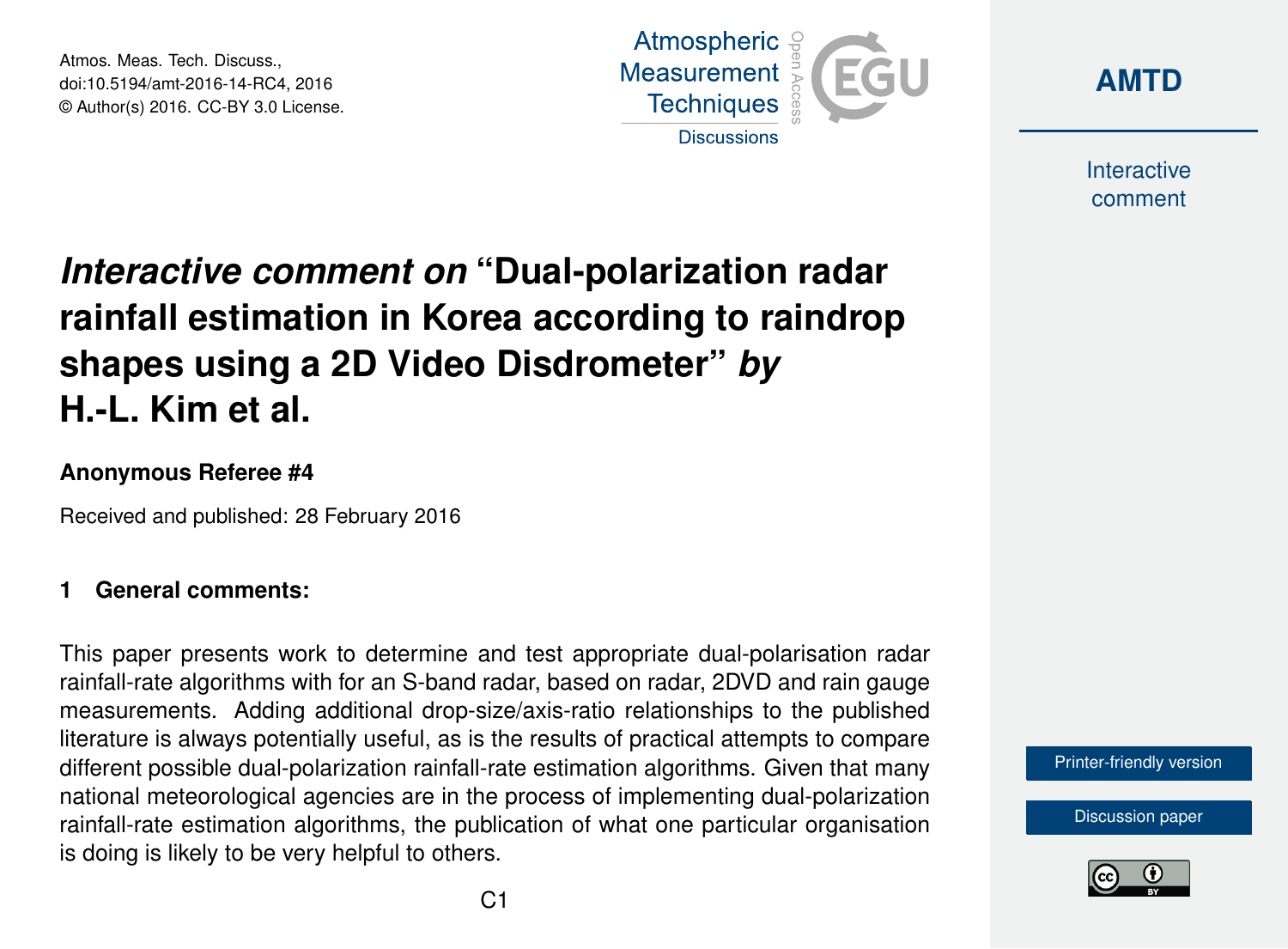However, I have some serious reservations about the core of this paper: the need for a specific drop-size/axis-ratio relationship for Korea. I agree that the raindrop axis ratio is one of the parameters to which dual-pol radar measurements are particularly sensitive. However, the need to have different drop-size/axis-ratio relationships for different regions still seems to be an open research question. You appear to conflate the well-documented regional variation in DSDs with variation in drop-size/axis-ratio relationships, and assume without comment or explanation that there is indeed significant regional variation in drop-size/axis-ratio relationships.

The model given in the Beard and Chuang 1987 paper that you cite essentially gives that drop shape varies with temperature and pressure. Average temperatures and pressure do of course vary from region to region, and would therefore give rise to some variations in drop shape around the world. Some (unpublished) calculations of my own, based on an implementation of the Beard and Chuang 1987 model suggest that a pressure change from 97325 to 105325 Pa results in a 0.006% change in axis ratio for a 6 mm volume-equivalent-sphere diameter drop, which is quite insignificant and can be neglected. For a temperature change from 0 to 20◦C I find a percentage change of about 1.1%, which is potentially a little more significant. However Thurai and Bringi 2005 report a standard deviation in their measured axis ratio for 6-6.5 mm diameter drops of around 11% of the axis ratio. I therefore suggest that temperature variation in drop shape is likely small compared to the natural variation in drop shape at that temperature, and so is not likely to be a major factor.

The only works that I have come across in the literature that specifically address regional variation of drop-size/axis-ratio relationships are Marzuki et al. 2013 and Gorgucci et al. 2009. The former is concerned with 2DVD measurements in Sumatra, and does find a somewhat different drop-size/axis-ratio relationship than others in the literature, although they also express concerns about the siting of their 2DVD. They suggest that atmospheric conditions are unlikely to be a significant factor, but suggest that variations in the amount of raindrop collisions may be a possible cause. Gorgucci

## **[AMTD](http://www.atmos-meas-tech-discuss.net/)**

Interactive comment

[Printer-friendly version](http://www.atmos-meas-tech-discuss.net/amt-2016-14/amt-2016-14-RC4-print.pdf)

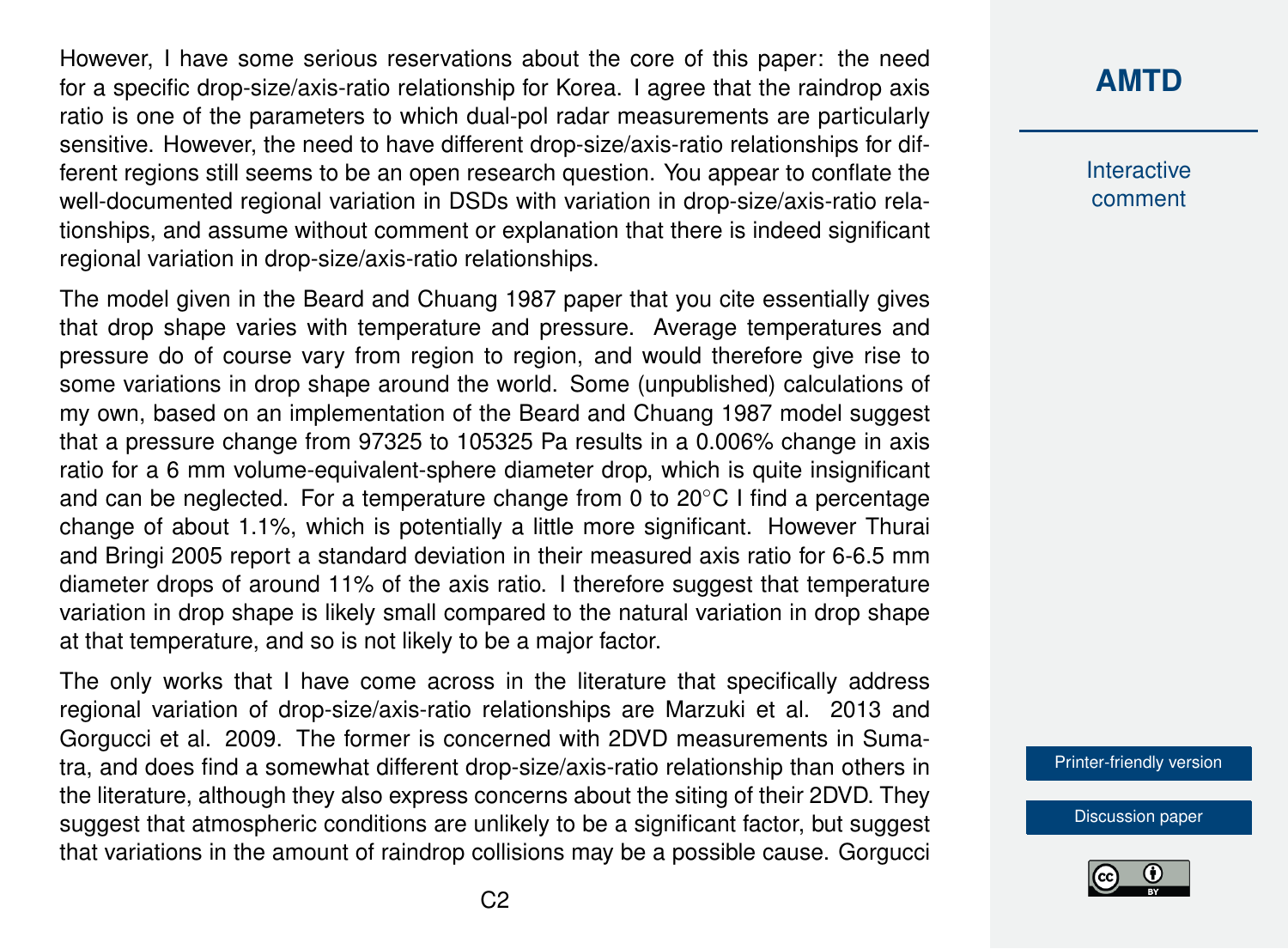et al. 2009 present a method for determining drop-size/axis-ratio relationships from radar measurements, and report similar relationships from Brazil and Italy, but a different relationship for Florida (albeit all in line with other, previously reported values in the literature), but I don't think their results could be taken as definitive. They also suggest drop collision and the resultant oscillations as a possible source of the variability.

Additionally, the work of Thurai and Bringi 2005 was carried out under very controlled conditions, with careful repeated calibrations of the 2DVD. I am concerned that a subset of a year's worth of data under less controlled conditions (especially for wind speed and calibration) is unlikely to be as accurate as Thurai and Bringi's work and that, whilst it is possible that a notably different drop-size/axis-ratio relationship exists in Korea, the measurements here may not be sufficiently good as to be able to prove it. I would also point out that in Thurai and Bringi 2005 and Thurai et al. 2007 a significant amount of effort in to explaining their calibration and interpretation of the 2DVD measurements made, aspects that you cover in a lot less detail.

At the moment, whilst you see clear benefits to your new relationship when comparing (what I take to be) purely 2DVD derived parameters (table 3), you see very little improvement in the actual radar measured values (table 4), which suggests to me that the different axis ratio is either not different enough to be significant, or that the measured difference is at least partly an artefact of the 2DVD data and not fully representative of the real rain. The very small improvement that you do see may be down to deriving the relationship for these rain events at the disdrometer, and then carrying out the evaluation on the same dataset.

I think there are two possible options here. The first is to provide a robust analysis demonstrating that you believe your measurement values to be accurate to a level that proves that the axis ratios that you have determined are accurate to a level that allows significant differentiation from the other axes ratios in the literature (of course, assuming that is the case). This would also require a significant beefing up of your explanation of how you determine axes ratios from the 2DVD data, or at least the

Interactive comment

[Printer-friendly version](http://www.atmos-meas-tech-discuss.net/amt-2016-14/amt-2016-14-RC4-print.pdf)

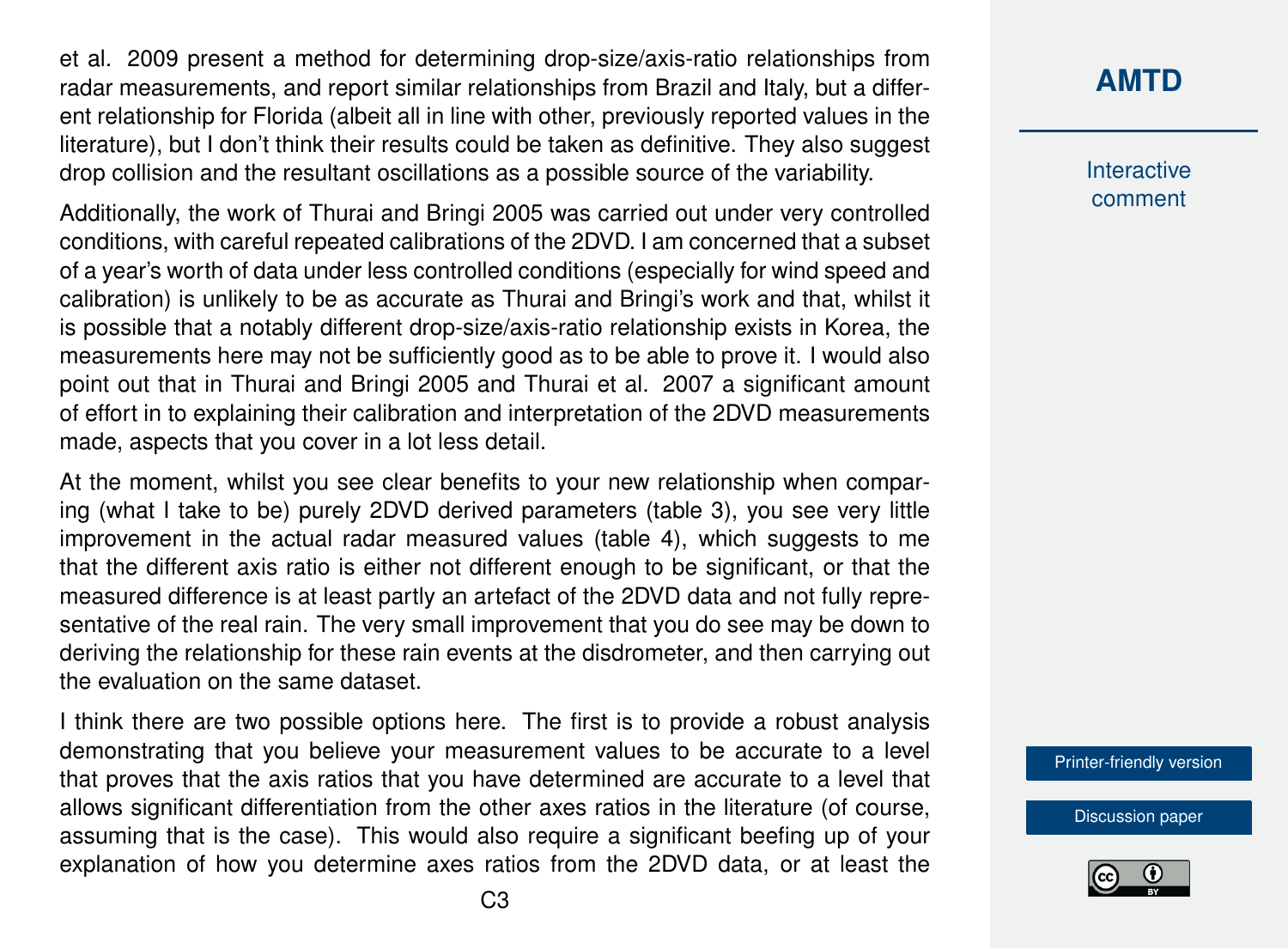uncertainties associated with that. You would also need to provide more motivation for the regional variability of the relationship - references, possible mechanisms for the variability, etc. A positive demonstration of significant regional variation in dropsize/axis-ratio relationships would in my opinion be a very interesting result.

Alternatively, you could treat the measured axis ratio relationship more as a slight variation of of those already in the literature (it is very close). You could then focus the paper more on the dual-polarisation algorithms being developed and deployed in Korea - information on what a national meteorological organisation is implementing is in my opinion interesting and worthy of publication in its own right.

#### **2 Specific comments:**

Page 2, line 29: I don't agree that "[t]he raindrop shape is defined by the shape-size relationship of a raindrop". The shape is rather defined by interactions between the drop and the atmosphere (and other drops). However, the average shape of a raindrop can be inferred from its size.

Section 2.1: Additional information about the siting of the 2DVD should be given here: things like closeness to buildings could be significant.

Page 5, line 1: You say that you use the 0.0° elevation "to avoid effects from beam blocking and ground echoes". Surely that would be further reduced by using the  $1.6°$ elevation data? You should say why you opted for 0.0 $^{\circ}$  rather than 1.6 $^{\circ}$  (to have measurements as close as possible in space to the 2DVD?).

Figure 3: You seem to be showing some of the best available cases. Better might be to show a representative sample, including some of the best and some of the worst.

Section 3.2: You should give more information on the dataset you were working with here. What size of diameter bins were you using, what was the minimum number of Interactive comment

[Printer-friendly version](http://www.atmos-meas-tech-discuss.net/amt-2016-14/amt-2016-14-RC4-print.pdf)

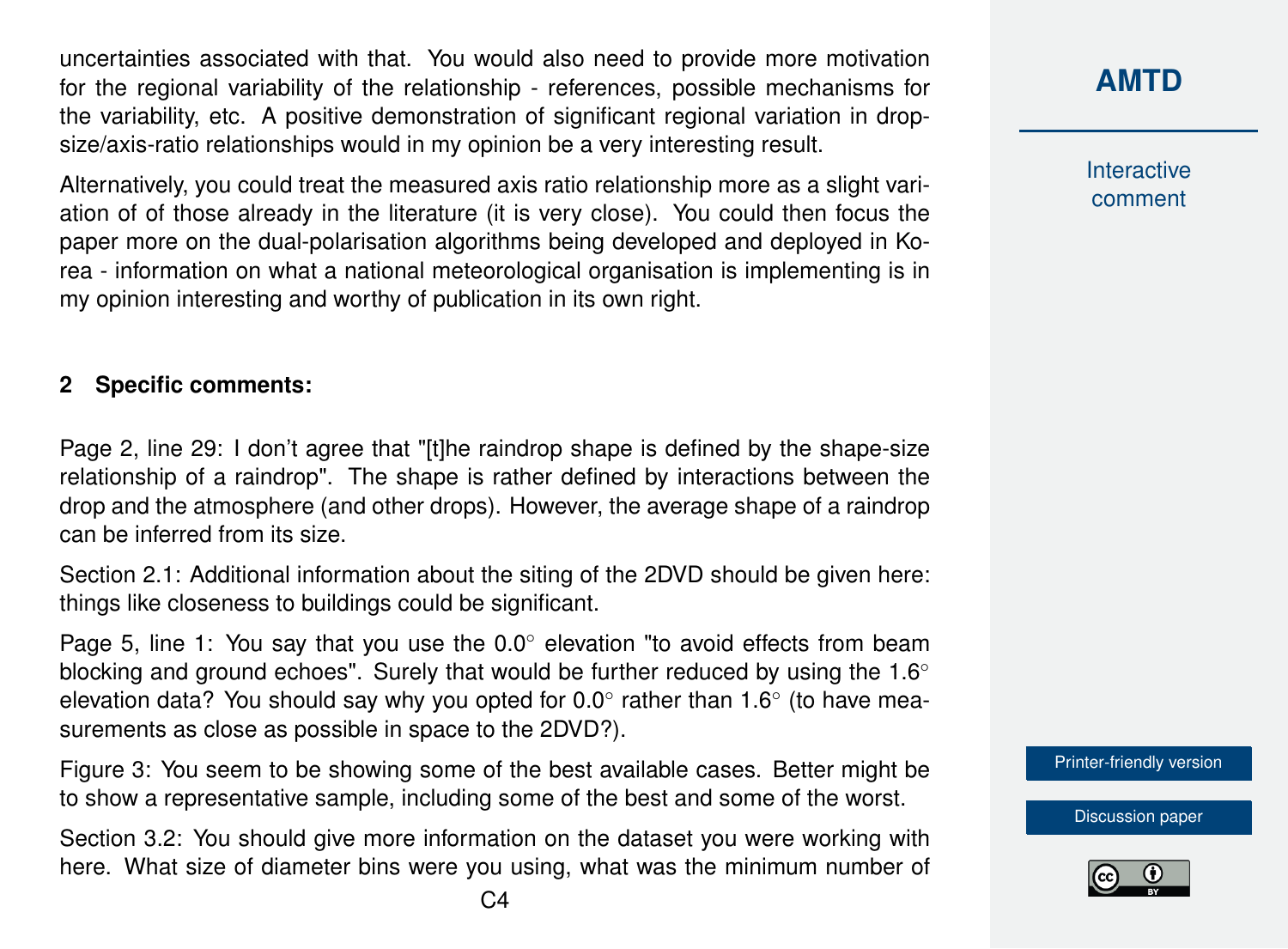drops in a bin included in the final fitting, what were the axis ratio standard deviations, etc.?

Page 8, line 12: It may just be a typo, but I think you should be using a mean canting angle of 0 $^{\circ}$  and a standard deviation of 7 $^{\circ}$ , not the other way round.

Section 3.4: It is not quite clear here whether you are applying these calibration corrections only in table 5, or also in table 4. If in table 4, then assuming the new axis ratio calibration values in all cases would perhaps unfairly disadvantage the other axis ratios considered. Additionally, you should explain why you consider only light rain events for the calibration.

Section 4.2.1: I think that here Re is being determined by applying the various algorithms to radar polarimetric variables derived from the 2DVD data. Is that correct? Either way, you should make this clearer.

Table 3: For the Kdp, Zdr algorithm, I suspect the 0.1 correlation values are wrong (compare with figure 6).

Section 4.2.2: Why do you carry out this validation only on 18 of the rain events and not all 33?

#### **3 Technical corrections:**

Page 1, line 26: I think you mean different not differences here.

Page 6, line 10: I think you mean that the drop fall velocity formula used was that derived by Brandes et al.

Page 7, line 1: In situ rather than "in suit".

Interactive comment

[Printer-friendly version](http://www.atmos-meas-tech-discuss.net/amt-2016-14/amt-2016-14-RC4-print.pdf)